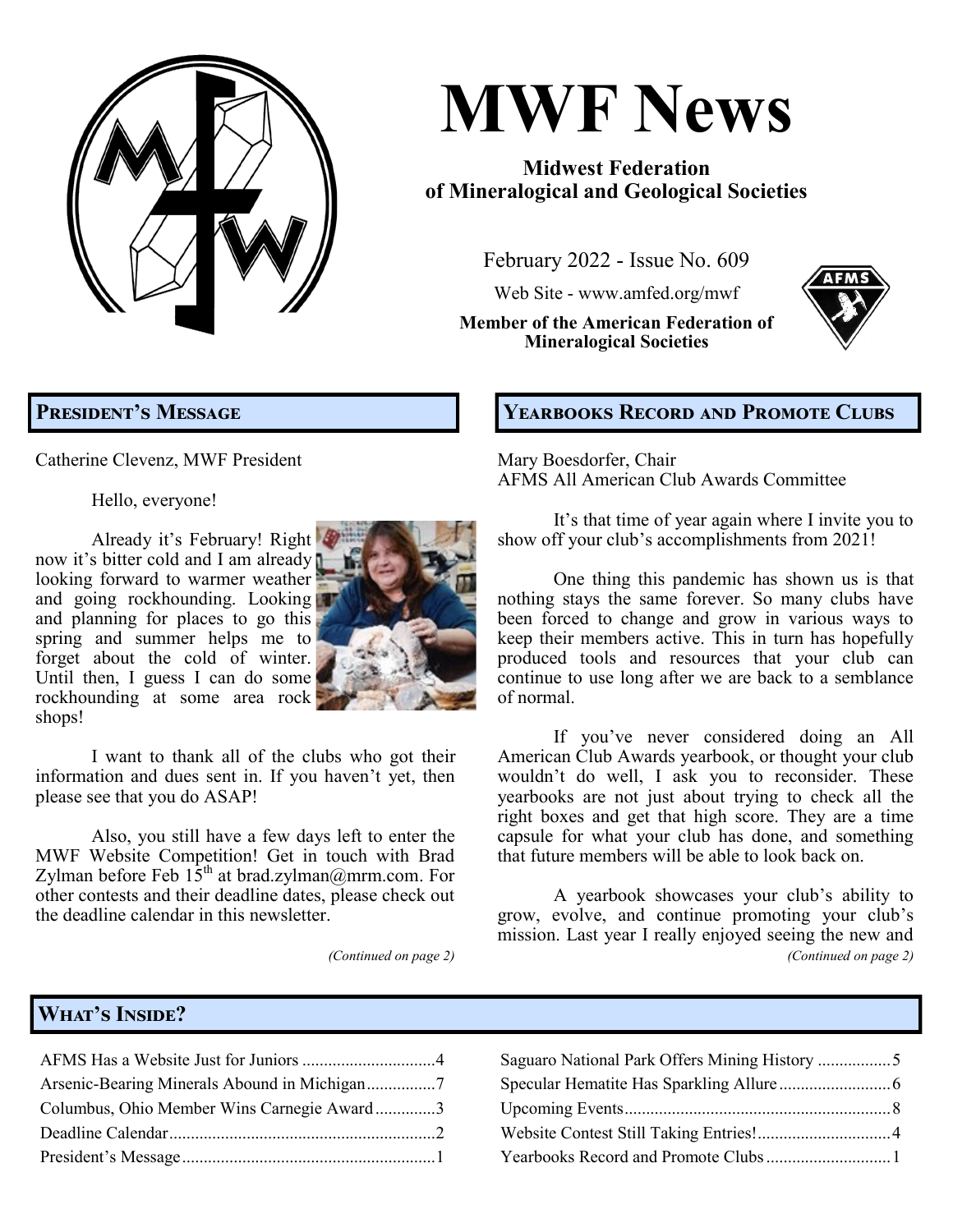#### **MWF OFFICERS**

President: Catherine Clevenz 1334 Melvin Drive Toledo, OH 43615 419-340-5276 clevenz@gmail.com

| 1st VP: Mary Ann Ferguson-Rich 2nd VP: Cheryl Neary |                         |
|-----------------------------------------------------|-------------------------|
| 1166 Broadview                                      | 42 Jefferson Avenue     |
| Tallmadge, OH 44278                                 | Patchogue, NY 11772     |
| 330-630-9625                                        | 516-449-5341            |
| mafergusonrich@gmail.com                            | ciervo.neary@gmail.com  |
| Secretary: Donna Moore                              | Treasurer: Sandy Fuller |
| 25235 N. Illinois Highway 97                        | 8445 Grange Boulevard   |
| Cuba, IL 61427                                      | Cottage Grove, MN 55016 |
| 200.700.001                                         | $\ell$ $\ell$ 1.50 0010 |

309-789-6501 651-459-0343 [mwfsecretary@gmail.com](mailto:mwfsecretary@gmail.com) [mwftreas@rock](mailto:mwftreas@rock-biz.biz)-biz.biz

## **Deadline Calendar**

Deadline for clubs wanting to enter the **MWF Website Competition** is **Feb. 15, 2022**. For more information, get in touch with Brad Zylman,  $brad.zylman@mm.com$ , or see the article on page 4.

Deadline to send 2021 entries to the annual **MWF Bulletin Editors Contest** is **March 1, 2022**. For more information, contact Sharon Marburger, [mamamar7880@outlook.com.](mailto:mamamar7880@outlook.com)

North Lakes Academy is sponsoring a nationwide **Youth Poster Contest** for students in grades 1 through 8; deadline for entries is **May 1, 2022**. Contact Michelle Cauley at her email address, [mcauley@northlakesacademy.org,](mailto:mcauley@northlakesacademy.org) for information.

Entries for the **All American Club Award** yearbooks should be sent to MWF Merit Awards Chair Mary Ann Ferguson-Rich by **April 15, 2022**. The top three MWF entries will be submitted to the national AFMS contest. For more information, see the article on page 1, or contact mafergusonrich $@g$ gmail.com.

The annual **MWF Convention** will be held **Oct. 22-23, 2022**, in Springfield, Missouri, hosted by the Ozark Mountain Gem & Mineral Society. Details will be announced in future issues of MWF News.

**Rockhound of the Year Awards** may be submitted at any time for certificates and a mention in the MWF News. Contact Jeanine Mielecki, [jaynine9@aol.com.](mailto:jaynine9@aol.com) 

# **President's Message, continued**

#### *(Continued from page 1)*

As a two-time survivor of Covid, I would like to remind all of you to at least wear a mask as you go to the shows in the next few months. Use common sense and hand sanitizer, and social distance if you can. Most of all, enjoy the shows as much as you can!

Happy rockhounding thoughts!

### **Yearbooks Record and Promote, cont.**

*(Continued from page 1)*

innovative ways of growing through adversity that everyone developed. If it seems daunting, please reach out with questions! I can give you advice or show you examples of previous entries.

The contest will cover clubs' activities during 2021, from January through December. The AACA contest is a two-tier competition. The first tier is entry in the Regional Federations' contests, and the top three entries from each Regional Federation will submitted to the AFMS level for judging.

The yearbook can be in the form of a paper scrapbook or digital PDF. The AFMS website has applications and examples of previous award winners at amfed.org/AACA.htm.

**Deadline to enter the MWF AACA contest is April 15, 2022.** Paper yearbooks should be sent to MWF Merit Awards Chair Mary Ann Ferguson-Rich at 1166 Broadview, Tallmadge, Ohio 44278. Electronic yearbooks, or questions, should be sent to mafergusonrich@gmail.com.

One thing I would like to point out is that **club entries are not evaluated against each other**, but for the aspects that make a strong active club. Each entry begins with 100 points, and judges look to match club activities to those criteria. With the pandemic, we have also added new ways to recognize your club's hard work.

Take a look at what your club has accomplished this past year, and give credit where credit is due! The more members contribute to the yearbook, the more it can serve as a historical document for the club, and an excellent tool to encourage prospective members.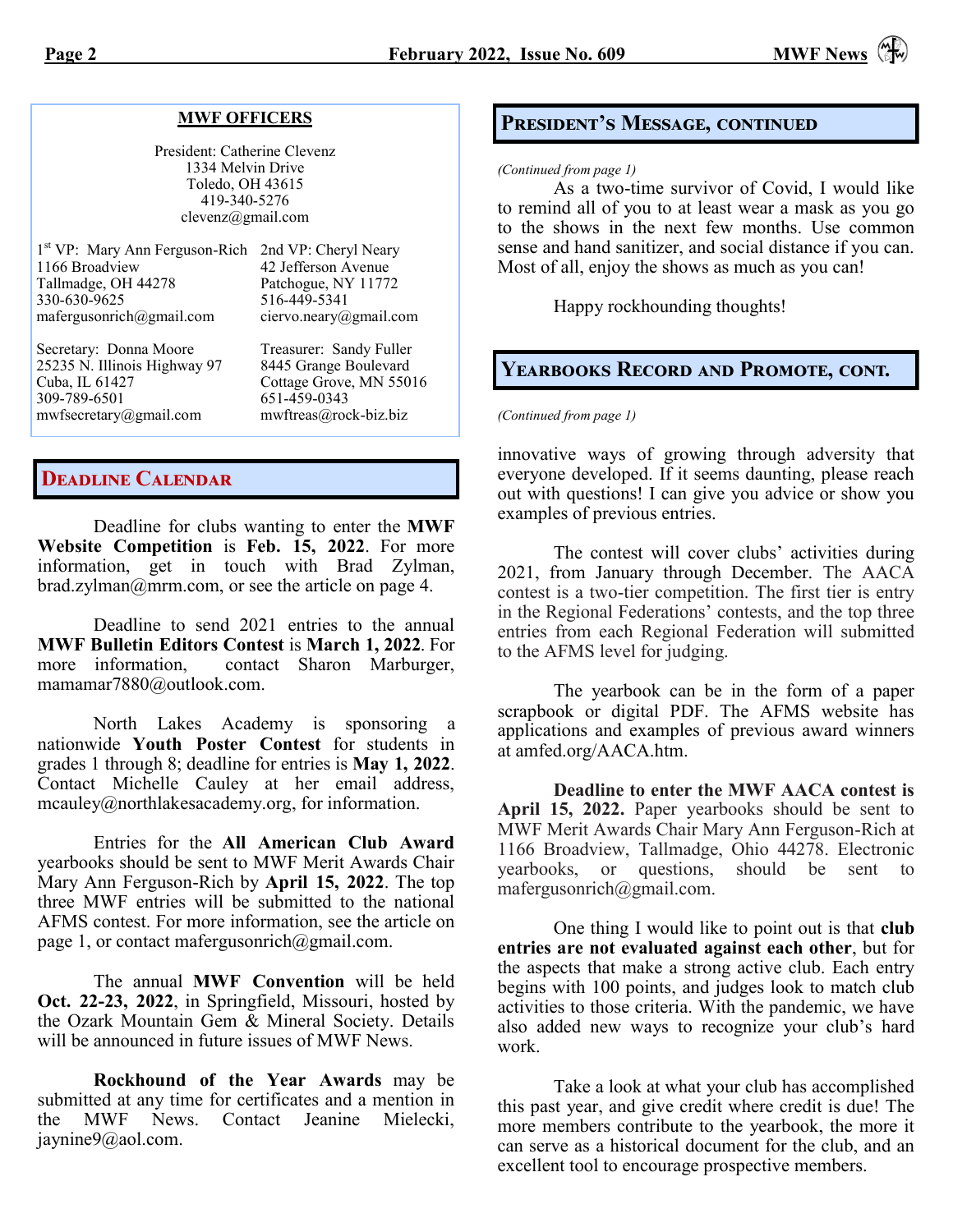## **Columbus Rock & Mineral Society Member Wins Carnegie Mineralogical Award**

Johan Maertens,

Columbus Rock & Mineral Society (OH) From the October, 2021 Glacial Groove

Dr. John C. Medici of Ostrander, Ohio, a member of the Columbus Rock & Mineral Society and an avid mineral collector for more than 50 years, was recently announced to be the recipient of the 2020 Carnegie Mineralogical Award, presented by the Carnegie Museum of Natural History (CMNH) in Pittsburgh, Pennsylvania.

"The award honors those who have made outstanding contributions to mineralogical preservation, conservation, and education," according to Sloan MacRae, the museum's Director of Marketing.

Many of us have experienced John's kindness and patience in helping collectors obtain good specimens during field trips. He specializes in minerals of Ohio and of Herkimer County, New York, but has collected specimens nationwide and in Canada.

John has spoken at numerous gems and mineral shows and mineral symposia, including the Dallas Mineral Collecting Symposium, the Friends of Mineralogy Midwest Mineralogical Symposium, and the Rochester Mineralogical Symposium.

He has sold, and in some cases donated, specimens to many museums; the CMNH alone has six of his findings.



*Color-zoned fluorite collected by Medici from the Stoneco Auglaize Quarry in Junction, Ohio, on display in Hillman Hall at the CMNH. The photo is a screen grab from the award presentation video.*

John's articles and photos have appeared in every major mineral magazine, including The Mineralogical Record (for example, his article in the July-August 2019 issue about the Auglaize Quarry in Ohio) and Rocks & Minerals (for example, his article in the November-December 2020 issue about the Delphos Quarry in Ohio).

According to an article by Dillon Davis in the Delaware Gazette, Medici has a doctorate in biochemistry from Rutgers University, and his resume includes work with the space program, and for Chemical Abstracts Service in Columbus, Ohio.

The Carnegie Mineralogical Award is usually presented at the Tucson Gem & Mineral Show. But since it had to be cancelled in 2021 due to the Covid-19 pandemic, the award presentation was held virtually. It can be seen, along with Medici's acceptance remarks, on YouTube (youtube.com/watch?v=jl\_TQ3ickP4).



*Eventually, Medici was able to accept the award in person from Gretchen Baker, director of the CMNH. Photo by Tim Evans of the CMNH, via the Delaware Gazette.*

"John Medici is an excellent choice for the 2020 Carnegie Mineralogical Award," said Travis Olds, the Assistant Curator of Minerals at the CMNH, during the virtual award presentation.

"His contribution to the mineral community has been significant, but his greatest contribution to specimen mineralogy is his dogged pursuit of topquality specimens in the field, specimens that would otherwise be destroyed by industry or nature."

In John's own words, from his acceptance remarks: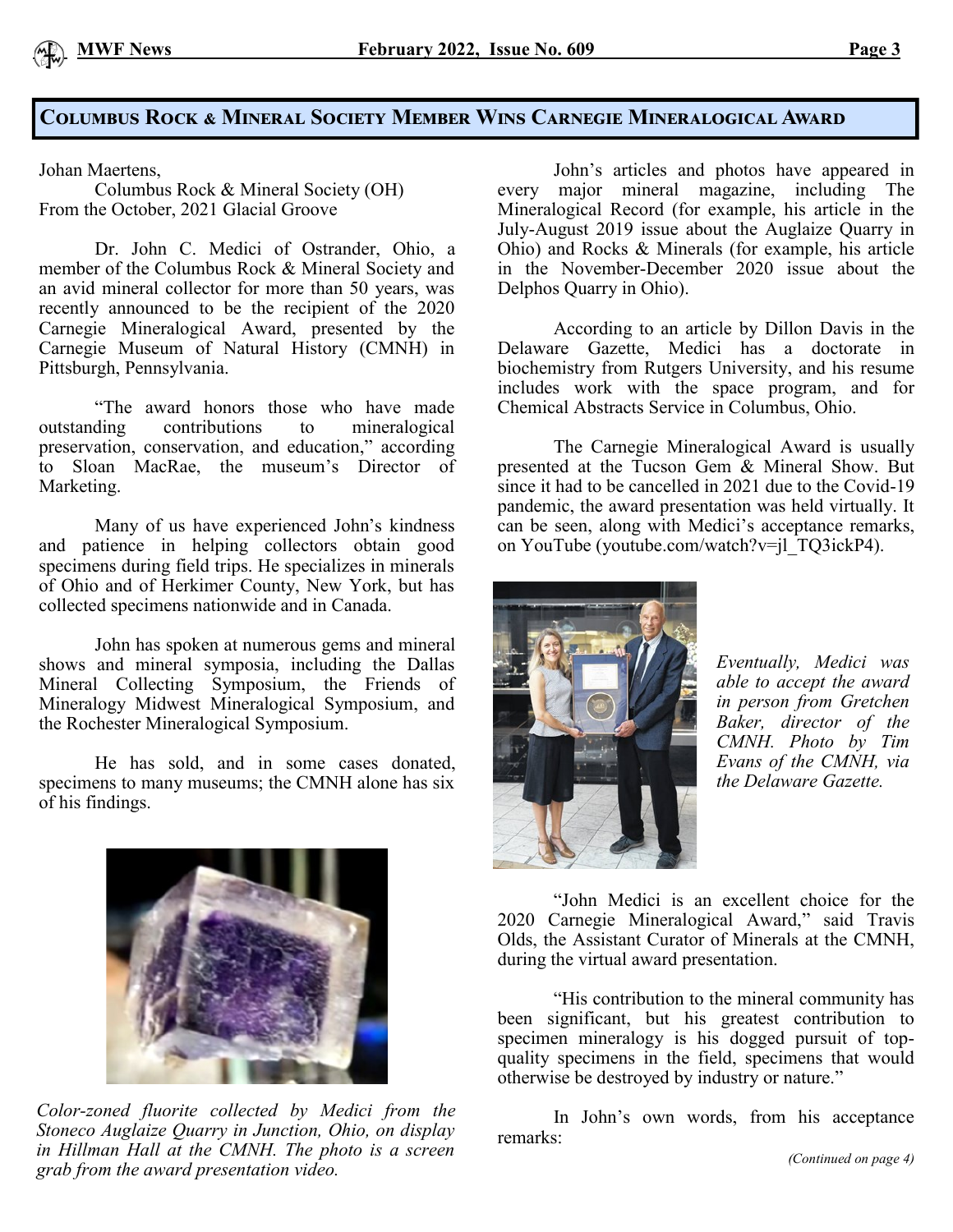# **CRMS Member Wins Award, cont.**

#### *(Continued from page 3)*

"I've been really honored and I'm a little overwhelmed with being nominated for the Carnegie Mineralogical Award for 2021, and a little bit surprised. Because I'm not in academia, I'm not a museum curator . . . My business is not minerals, that's not my living, and I never took a geology or mineralogy course.

"The fun in our family is getting out and doing the Easter-egg hunt type field collecting, and that's probably the most fun for everyone in our family: Getting out in nature and being able to just concentrate on collecting. So that's what we have done for – for myself, it's approaching 60 years . . . I'm past 80 at this point, and as long as I can still get out and handle a rock pile in a quarry, I will be very happy about it.

"I'm hoping my sons [Brett and Jay], who enjoy that kind of thing, also will continue with their work. I hope quarries and mines are not overwhelmed by government controls that prevent them from getting out and collecting."

Congratulations, John! We are proud of you and your contributions to the Columbus Rock & Mineral Society.

## **Website Contest Still Taking Entries!**

Brad Zylman, Chair MWF Website Competition Committee

Please enter the 2022 American Federation website contest and help the Midwest Federation represent at the AFMS. Last year the Midwest Federation took top prize!

Having an awesome website is a great motivator to generate interest in your club and to help draw new people into the geology and lapidary hobbies. The judges will be looking for design aesthetics and specific information, outlined in the guidelines, entry form and score sheet. Those forms are on the AFMS website; go to the home page, amfed.org, and click on "2022 Web Site Contest."

The deadline for submission is February  $15<sup>th</sup>$ . You can contact me at [brad.zylman@mrm.com w](mailto:brad.zylman@mrm.com)ith any questions or submissions. Hope to hear from you soon!

## **AFMS Has a Website Just for Juniors**

### Lora Hall

AFMS Juniors Program Chair

It has been a busy year for the AFMS Juniors Ad Hoc Committee, but we are pleased to announce the launch of the new AFMS Juniors Website!

Volunteers from across the federations came together in a team effort to make this happen. A special shout-out goes to Lori Carter from the Southeast Federation, for patiently teaching us how to build this site and answering late-night calls for help when we broke something.

The website features a contact form for new clubs wanting to sign up for Future Rockhounds of America (FRA), and a contact form for clubs and societies wanting to participate in the Rock Pal Rock Exchange. The streamlined process for requesting badges, patches, and pin can be found on the FRA Badge Program page.

The annual 2022 Poster Contest is highlighted on the Awards, Contests, and Scholarships page, along with a brand-new program for Junior Volunteers. *[Editor's Note: See information about the Youth Poster Contest in the Deadline Calendar on page 2.]* Leaders can also find tips and hints for starting a youth program. And last but not least, the Partnerships page gives leaders suggestion for reaching out and joining forces with other organizations.

As we say on the home page, "You will frequently see the warning, *Website Under Construction*, but it takes on new meaning for this website. This site will always be under construction as it grows, shifts, morphs, and adapts to the needs of our juniors and youth leaders. It is a place to come for current news and events from across the AFMS. So when we say, *Check Back Frequently*, it is a good idea to do just that!"

We hope the website will become a place for leaders across the country to share ideas. If there is something you would like to see us add, or if you have an activity others may find helpful, please let us know.

The website can be reached by following the link on the AFMS website, [http://www.amfed.org,](http://www.amfed.org) or you can access it directly by going to [http://](http://www.juniors.amfed.org) [www.juniors.amfed.org.](http://www.juniors.amfed.org)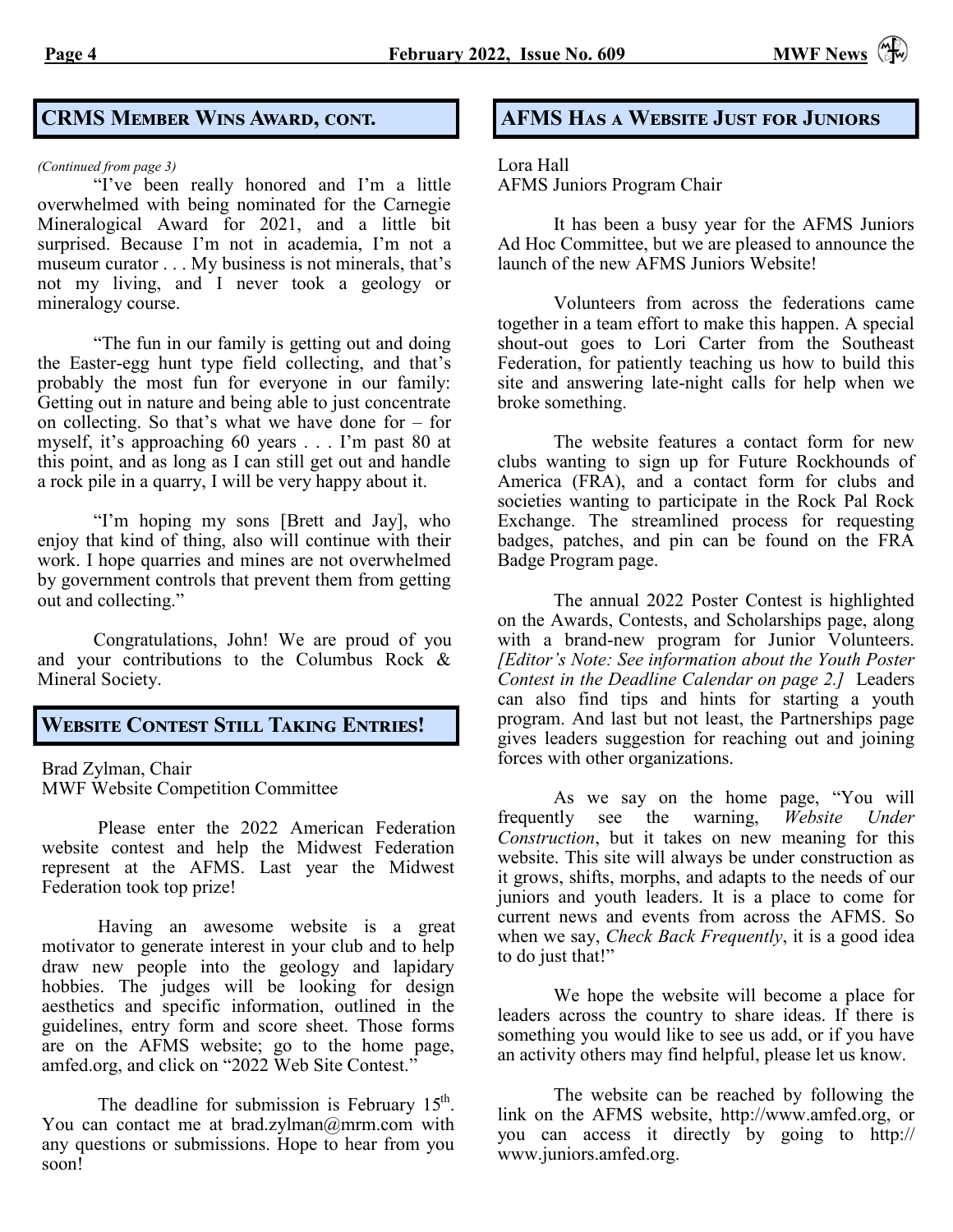# **Saguaro National Park Offers Unique Landscape, Wildlife, and Mining History**

Antonio Peso Chicago Rocks & Minerals Society From the May, 2021 Pick & Dop Stick

I am writing about the copper mine found in Saguaro National Park in Tucson, Arizona. Copper had lain hidden in Loma Verde for the ages until it was discovered around 1898. The Loma Verde Mine is located on a section of the Pink Hill Trail, a loop of about three miles that runs through giant saguaro cactus in the Rincon Mountains of the park. The trail is flat and continually enters the forest of the saguaros that silently observe you as you pass by.

There are many unique landscapes that you gradually discover as you venture through the many passages of geological and biological evolution that have changed little by little from their original creation. The trail stretches out and enters the sands of the Sonoran Desert. Its tranquility and light absorb you. Unexpectedly, the sound of a cricket among rocks and cactus alerts you to one of the usual inhabitants of these fantastic lands. An amazing Gila monster glides smoothly by.

In this uniquely dry habitat can be found hundreds of varieties of animals, reptiles, and insects that have made this location their home. Among them are deer, javelinas, coyotes, bobcats, jack rabbits, rattlesnakes and many others. In the presence of such an abundant variety of flora and fauna, one may ask, "What can I do to enjoy them?" The answer, in my modest opinion, is to help protect the ecosystem with all of our human resources.

*Photo of the Shantz-Vanover-Loma Verde-Cholla Cactus Forest Trail Loop by Audrey Hall, via alltrails.com.*



I will now comment on another treasure that this magnificent park has to offer. My wife Kathy and I entered the Loma Verde Trail, following the path as the

fields of saguaros greeted us along the way. These majestic green giants become lost in the horizon, giving us the sensation of looking at an immense green lawn. Perhaps this might be the origin of its name "Loma Verde," which means green hill.

Among the saguaros and other cactus and succulent plants, a plaque on top of a metal post indicated that we were approaching an area where a copper and gold mine that is known as the Loma Verde Mine was opened in the early 1900s. The mine itself is a small area, with a cliff of some 300 feet, which some miners looking for fortune opened up. The investment of capital back then was quite an important one for the economic means of the day.

The mining operation did not go on for long because the quality of the mineral obtained was 16% copper and a little gold per metric ton, which did not generate enough profit. The transport of the minerals from the high elevation of the smelting equipment and the salaries of the miners became insurmountable expenses. The mining ceased around 1901.



*Copper ore found near the Loma Verde Mine, held in front of the sign near the mine. Photo by Kathy Peso.*

Around that time, gold fever and interest in other minerals had begun to motivate the many immigrants who wanted to become rich quickly. Arizona is a land blessed with many mineral resources, such as copper, gold, silver, and molybdenite. In Tucson there were more than 700 mining operations searching for copper and its derivatives.

Kathy and I enjoy the privilege of being able to explore this mysterious and wonderful landscape. Me by looking for minerals, and her by taking photos of the majestic saguaros, ocotillos, jumping cactus and prickly pear cactus. Is it not stimulating to be able to enjoy such fabulous distractions? That's what we think.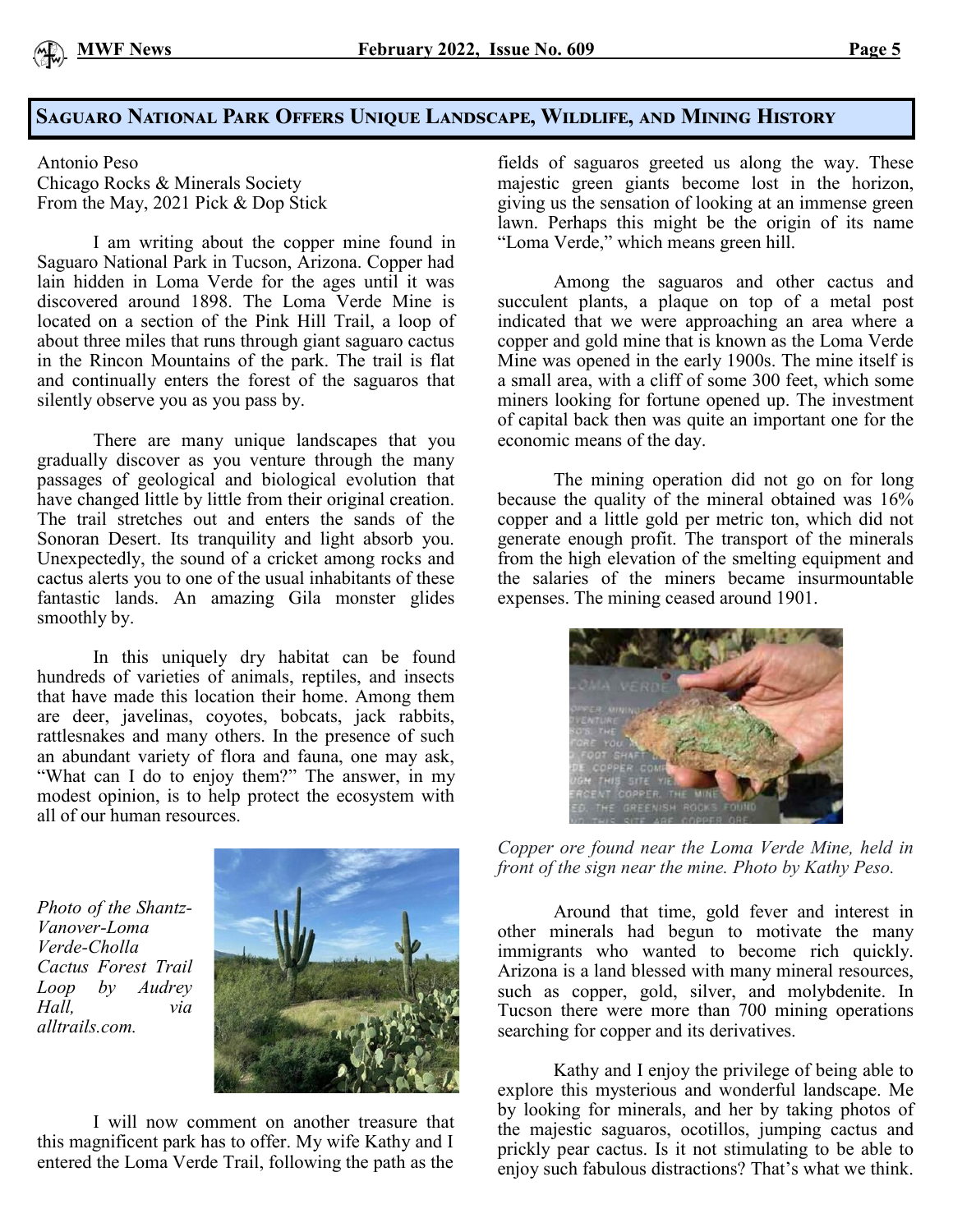# **Specular Hematite Has Sparkling Allure (They Even Sell the Dust)**

Susan Satchwill Three Rivers Gem & Mineral Society (IN) From the September 2021 Strata Data

I swept into Three Lakes, Michigan, late in the day – so late the office of the Three Lakes Motel called to verify my safety. There were a couple of rough hours of running my wipers in the dark, but the motel office had rock posters on the shelves, buckets of rocks on the floor, and a rock scoop propped up against a wall. I'd found a proper home away from home!

The following morning, I met Field Trip Coordinator Michele Yamanaka and Education Chairman Linda Spaulding in Champion. It was a short jog down the road to our destination: the old Beacon Mine dump piles. After turning off the pavement onto a two-lane, deeply rutted dirt road, we wound around until we came to the first pile. I stepped out of the car onto a road coated solid silver by glittery hematite sand. This variety of hematite is referred to as specular hematite or micaceous hematite.

I worried that the pile had been picked over, but it only seemed so because it was overcast. In the moments where the sun shone, I scrambled around adding rock after shiny rock to my bucket. The dump pile extended over a hill, which made it little difficult to get the collected rocks back to our vehicles, but we managed. I collected so many small to mid-sized pieces of hematite that the bucket split.

*Specular Hematite. Photo by Michele Yamanaka.*



We decided to explore another pile on our way out. This one was composed primarily of smaller pieces. I now regret not dumping the larger rocks into the car and just scooping up a bucketful, they were so plentiful. I did, however, fill my entire fanny pack in a matter of minutes.

After cleaning off the silver dust, we headed to the Iron Mountain iron mine in Vulcan, Michigan. We parked in the lot with "Big John" (a 40-foot tall, 12-

foot wide statue of a miner wearing a lighted helmet) and grabbed a drink from "Ol' Faceful" (an "artesian water" fountain that pipes water up from the mine) as we made our way in to buy tickets for the mine tour.

After purchasing our tickets, we browsed the "largest rock shop in Upper Michigan" within the office and were amused to find vials of the very silver hematite dust we'd just washed off bottled for sale.



*Susan Satchwill prior to being covered with silvery dust. Photo by Michele Yamanaka.*

The tour guide discussed old mining equipment before we boarded a miniature train (added in 1965) to go 2,600 feet into the hill and 400 feet below the surface. The group walked around the tunnels, learning of the horrible conditions under which miners worked to retrieve the iron – operating equipment nicknamed "The Widowmaker," working by the light of a candle on the helmet, and then later, inches under an electrical line that was lethal to accidentally hit.

There were two "stopes" or areas hollowed out by miners on the tour; one smaller, one larger. Millions of pounds of ore were removed to create these stopes. The larger one is deep enough that if the Empire State building was at its bottom, the group would have been looking down at the top of it. A trip across this stope to change two light bulbs involves two 50-foot ladders, not slipping in the ascent . . . or off a cliff at the top.

Nearby was Kelley's Rock Shop (kelleyskaleidoscope.com), so we made it our next stop. The timing was incredibly lucky, as the shop was moving locations just three days later. The owner, Kelley Laughlin, talked to us about local rockhounding sites and specimens within the store.

On the way back to the hotel, a double rainbow arched over the sky. That night there was a very loud thunderstorm and I wondered what my drive home might be like. The next morning was clear, however, and as I headed home, a small piece of a rainbow hung in the sky above me.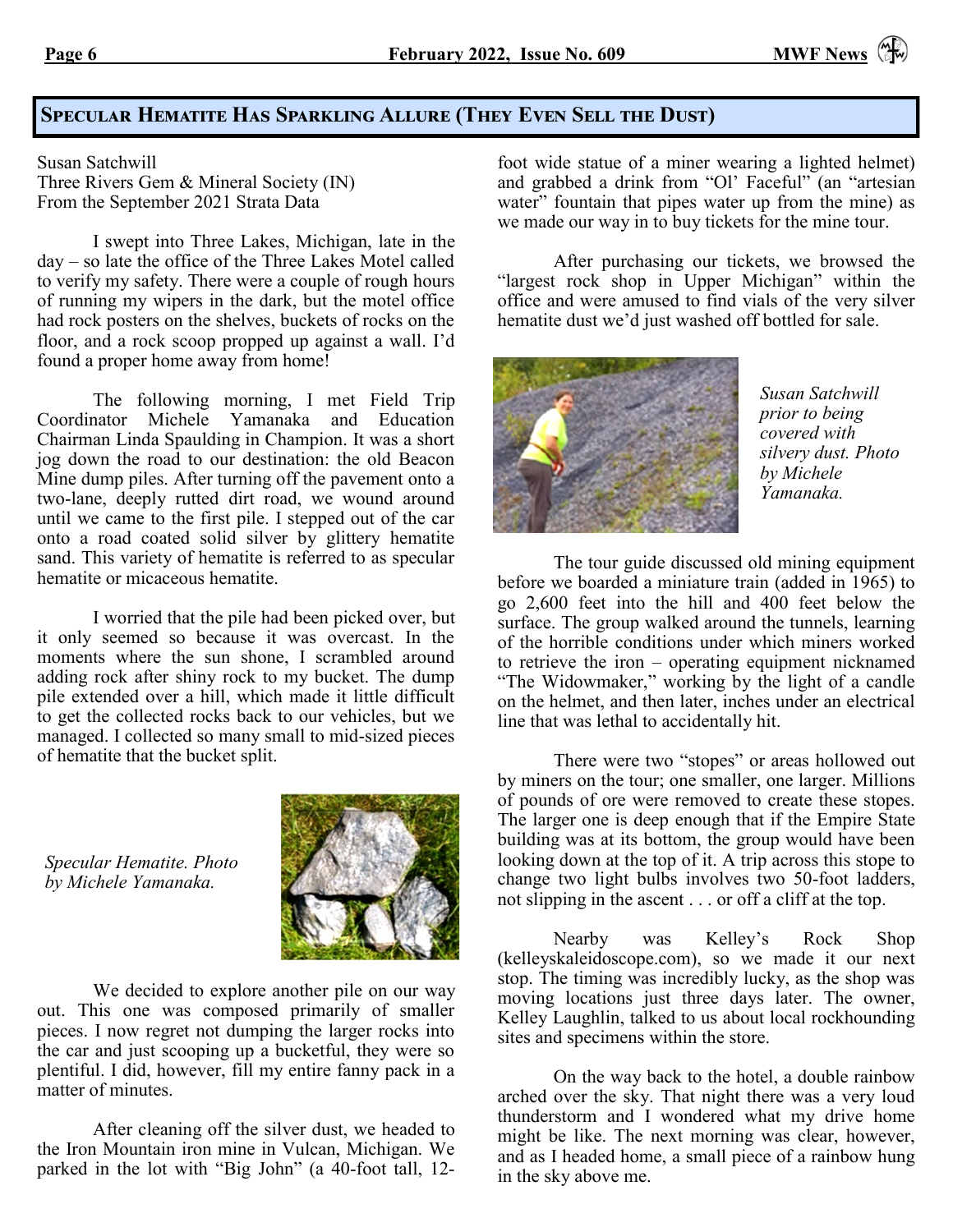# **Arsenic-Bearing Minerals Abound in Michigan (Gallium-Bearing, Not So Much)**

Kreigh Tomaszewski West Michigan MWF Mineral Study Group

Our mineral study group is working through the periodic table in our current study sequence. Recently, at the 89th meeting of our MWF mineral study group, we looked at minerals containing Gallium, Germanium, or Arsenic (but only if the arsenic mineral names started with the letters A-G). We only have so much time each month, so with the more abundant elements we've had to break our study down to one or a few letters of the alphabet.

Each month the members of the mineral study group go through their collections to find representative specimens to share with the group. We also do some homework to learn a bit about the subject group of minerals so we have something to share even if we don't have specimens that month.

We started this month with the nine known minerals that contain gallium – and since none of us had any of them in our collections we found a micromount Type Locality specimen of krieselite on eBay selling for \$175 and looked at a picture.

We did a little better with germanium, having three of the 35 known minerals containing this important element; the sulfides germanite and reinerite, and the oxide stottite.

We started the arsenic minerals with the phosphate adamite in its common yellow, a purple variety, and a green copper-rich variety ("cuproadamite"). Phosphates would be a theme with arsenic minerals. Arsenic is one of the few elements found natively, and we had several specimens to examine.

We had a short discussion about how the phosphates, arsenates, and vanadinates have similar chemistry and are generally lumped together as simply phosphates, including conichalcite, cornubite, and Cornwallite. We looked at the sulfide domeykite, where arsenic replaces sulphur.

We talked about mohawkite, which is a mixture of algodonite, domeykite and arsenic-rich copper (and possibly further species) originally reported from Mohawk Mine in Michigan's Upper Peninsula.



*Mohawkite specimen from the Mohawk-Ahmeek area of Michigan's Keeweenaw County, the only place in the world where mohawkite is found. Photo by Robert M. Lavinsky, via Wikimedia Commons.*

We finished up with the phosphate duftite, the sulfide enargite, the phosphates erythrite and euchroite, the sulfate fornacite, the sulfide galkhaite, the phosphate gartrellite, and the sulfide getchellite.

We often have some time to look at some unknown specimen you might need help on (no promises of a positive ID, but we are slowly getting better at identification). At this meeting, we identified several specimens people had brought in.

Meetings of the West Michigan MWF Mineral Study Group are held at my home. **Face masks are required** (unless everyone attending has been fully vaccinated against Covid-19). All West Michigan rockhounds are invited to attend. For more details, contact me at email address [kreigh@gmail.com.](mailto:kreigh@gmail.com)

I hope you can join us as we learn about minerals from each other, but you are always welcome even if you can't bring any specimens. Please join us and let part of your collection get to meet some other rockhounds and be appreciated.

*March Issue Submission Deadline Is February 1st!*